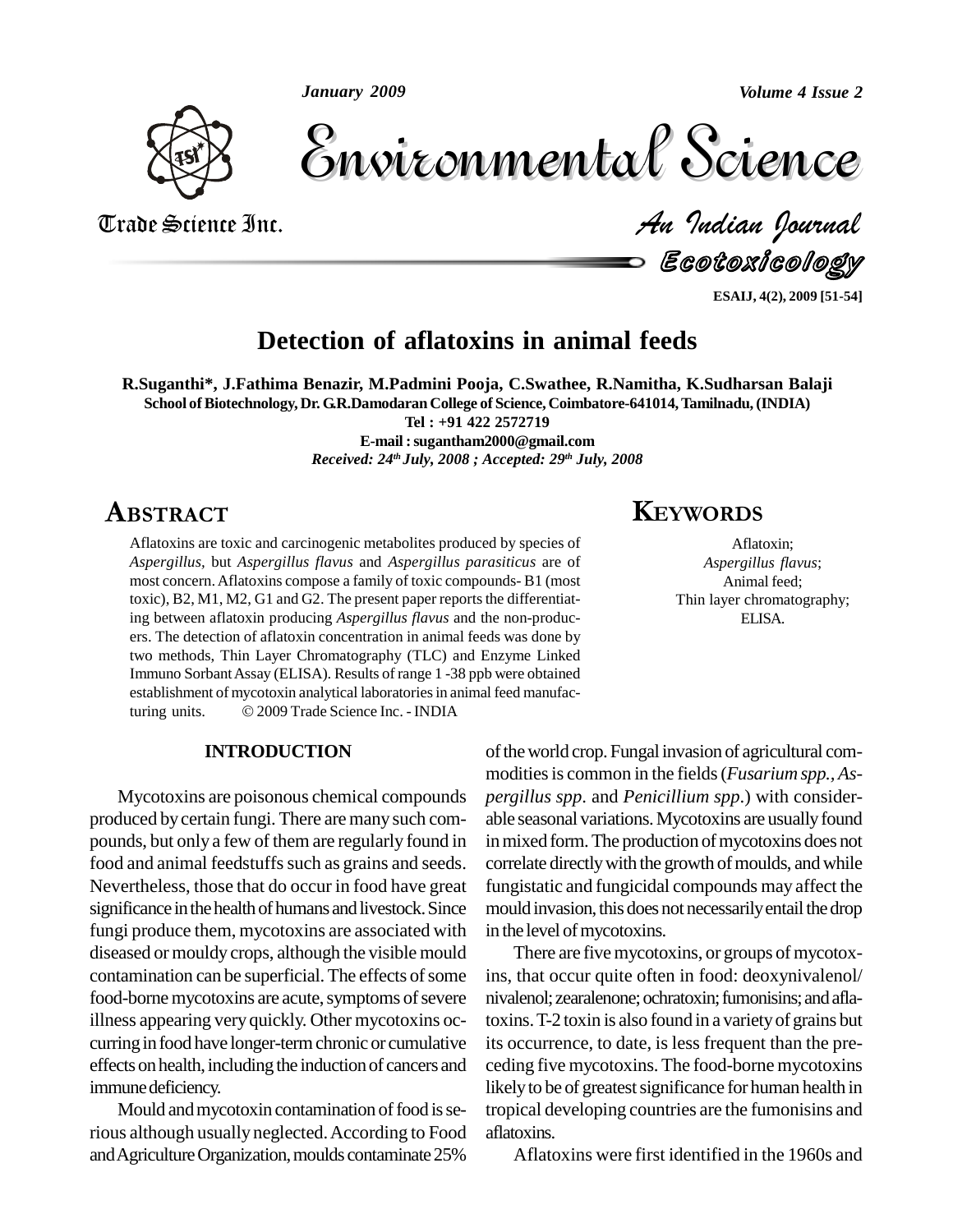# Ecotoxicology

compose a family of toxic compounds. Aflatoxin B1 is the most carcinogenic and best studied of the com pounds. The toxic effects include acute hepatitis, immunosuppression, and hepatocellular carcinoma. In humans, the risks associated with aflatoxin consumption are well documented, and the International Agency for Research on Cancer (IARC) has designated aflatoxin as a human liver carcinogen.

Aflatoxicosis is poisoning that result from ingestion of aflatoxins in contaminated food or feed. Aflatoxin poisoning is reported from all parts of world in almost all domestic and non domestic animals like cattle, horses, rabbits, and other non human primates. Aflatoxicoses is also reported in humans in many parts of the world.

Diet is the major way through which humans as well as animals are exposed to aflatoxins.Apart from this, exposure to aflatoxin can be through ingestion of contaminated milk containing Aflatoxin M1 (metabolite of AFB1). Occupational exposure to aflatoxins in agricultural workers, people working in oil mills, and granaries has been reported **[1]**.

species susceptibility to aflatoxin mainly depends on its<br>
liver detoxification systems, genetic make up, age and *toba*<br>
other nutritional factors<sup>[4]</sup>. done<br>
Several methods of aflatoxin analysis of grain exist, bacte<br>
e After wide experimentation on many animal species like rats, rainbow trout's, aflatoxin especially aflatoxinB1 is confirmed as a potential carcinogen (IARC 1993). Metabolism plays a major role in deciding the degree of toxicity<sup>[2]</sup>. After ingestion, aflatoxin is metabolized by cytochrome p450 group of enzymes in the liver, where it is converted to many metabolic products like aflatoxicol, aflatoxin Q1, aflatoxin P1, and aflatoxin M1, depending on the genetic predisposition of the species. Along with the above another metabolite called aflatoxin 8, 9 epoxide is also formed. The amount of this metabolite decides the species susceptibility as this can induce mutations by intercalating in to DNA, by forming an adduct with guanine moiety in the DNA. This intercalation of Epoxide causes a G to T transversion at codon 249 in p53 gene in liver, which may lead to he patic carcinoma. This was observed in most of the experimental models, and it is presumed that this is the major reason for aflatoxin carcinogenicity<sup>[3]</sup>. Moreover teas liver detoxification systems, genetic make up, age and other nutritional factors<sup>[4]</sup>.

Several methods of aflatoxin analysis of grain exist, each with different levels of precision, relative costs and

*Indian Journal*

ease of application. These include the black light, minicolumn, ELISA (serological), and chromatography techniques.

Grain infected with *Aspergillusflavus* produces a compound called kojic acid, which characteristically produces a greenish-yellow fluorescence when examined in dark room under long-wave ultraviolet light (black light). Best results are obtained on cracked or ground kernels. The aflatoxin does not fluoresce; it is the indirectly related kojic acid that fluoreces. Thus the black light testis an indirect, presumptive test that does not directly detect aflatoxin. Black light positive samples usually contain some aflatoxin, but this method cannot quantifythe aflatoxin levels and can give false positive responses. Due to these deficiencies, the black light test, it not recommended for aflatoxin screening. However, if it is used and a grain sample is found positive with the black light test, it is recommended that a representative sample of this lot to be tested using a more determinative sample of this lot be tested using a more determinative test such as a commercial antibody test (ELISA) or the mini-column test .<br>The main objective of our work is to detect the

concentration of aflatoxin from animal feeds by ELISA and TLC.

#### **MATERIALSAND METHODS**

Animal feed samples were collected and stored in airtight packets and numbered. Moulds were isolated byseriallydiluting feed samples and spread plating on Czapek Dox Agar (CDA) or Potato Dextrose Agar (PDA) medium. PDA is recommended for the isolation and enumeration of yeasts and moulds from dairy and other food products. CDA is employed to screen toxigenic fungi. *A.flavus* was picked up from the culture plates and streaked on slants to maintain. A smear of every pure culture was stained with lacto phenol cotton blue to study the typical morphological features. The cultures were tested for the enzymes Amylase and Protease by plating on Starch Agar and Casein Agar medium. A.flavus was spread plated. A line streak of *Lactobacillus plantarum* at the centre of the plate was done to screen for the antifungal activity of lactic acid bacteria **[5]**.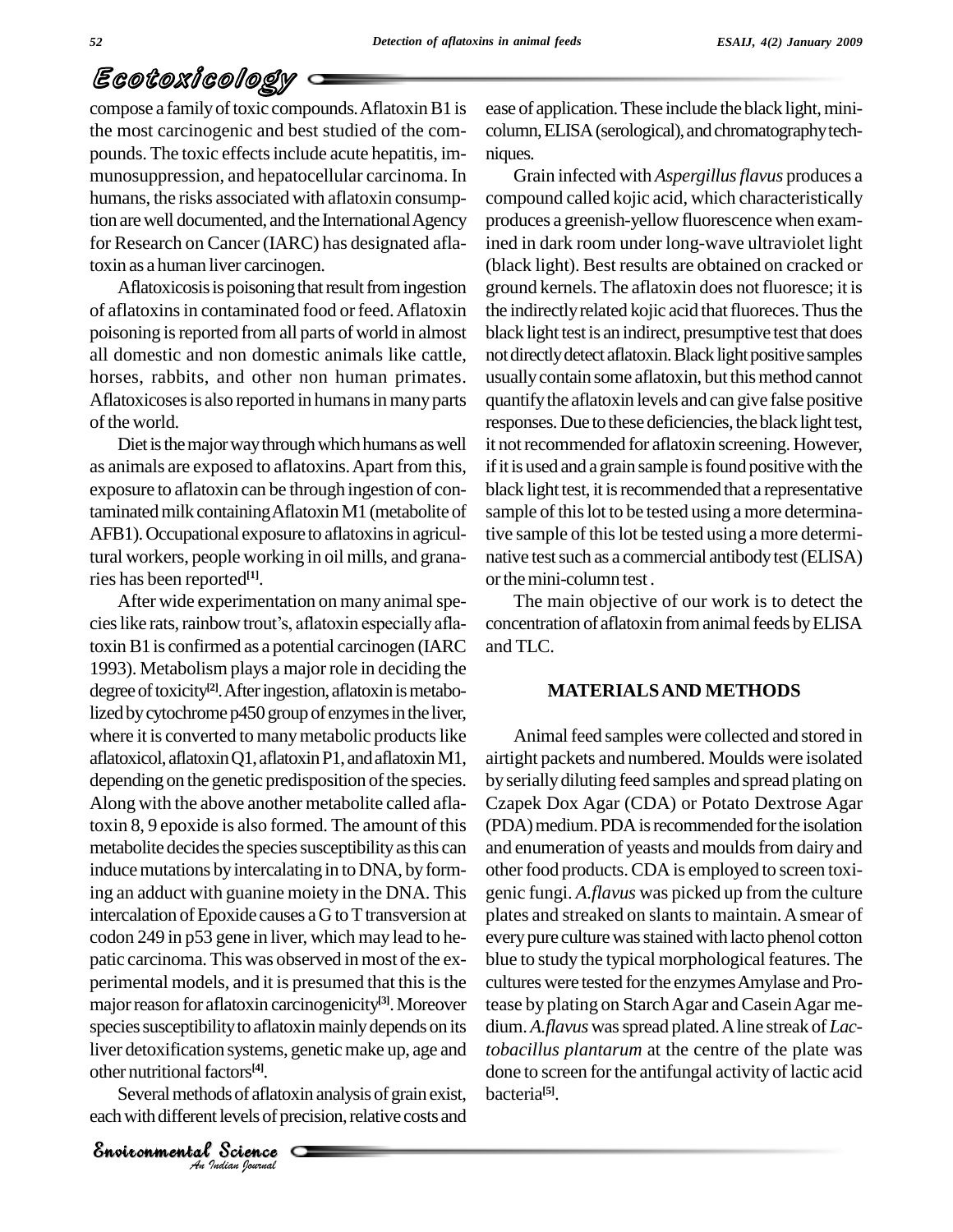### **UVPhotography**

*A.flavus* patched plates, incubated for 3 days at 28° cwere placed upside down, irradiated with UV light and photographed. The color of the colonies was recorded to distinguish between aflatoxin producers and non-producers. Aflatoxin producers absorbed UV light and appeared grey to black, while the non-producers reflected UV light and appeared white **[6]**.

### **Thin layer chromatography**

Thin layer chromatography is routinely used and is a highly recommended method for aflatoxin quantification. Toxin is extracted from ground feed samples using acetone and chloroform and evaporated to dryness. of<br>The final extract is sufficiently clean for uni-dimensional di<br>TLC. The final extract is diluted with 100-500µl chlo-The final extract is sufficiently clean for uni-dimensional dine an<br>TLC. The final extract is diluted with 100-500µl chlo-results<br>roform. Precoated silica gel 'G' plates were used and was pla developed in unsaturated tanks, using chloroform: ac etone (90:10 v/v). The developed plate was viewed under UV. The fluorescence of the spots was compared to that of the standards for quantification<sup>[7]</sup>. Aflatoxin As<sub>l</sub> under UV. The fluorescence of the spots was compared *to baci*<br>to that of the standards for quantification<sup>[7]</sup>. Aflatoxin *As*<br>content (ppb) = (S× C ×D / Y × W) ×100 where S - under l Volume of standard matching with sample in fluorescence, C - Concentration of standard, D -Dilution, Y -Volume of sample spotted and W - Effective weight.

### **Enzyme linked immuno sorbant assay**

ELISA is the most sensitive method to detect aflatoxin concentration. The basis of the test is antigen antibody reaction. The wells in the micro titer strips are coated with capture antibodies directed against anti aflatoxin antibodies.Standards orthe sample solutions, aflatoxin-enzyme conjugatesandanti-aflatoxinantibodies are added. Free and enzyme conjugated aflatoxin compete forthe aflatoxin antibodybinding sites(com petitive enzyme immunoassay).At the same time, the immobilized capture antibodies also bind the aflatoxin antibodies.Anyunbound enzyme conjugate isthen re-moved in <sup>a</sup> washing step.Enzyme substrate (urea per oxide) and chromogen (tetramethylbenzidine) are added to the wells and incubated. Bound enzyme conjugate converts the colorless chromogen to a blue product. The addition of the stop solution leads to a color change from blue to yellow.The measurement is made photo metrically at 450nm; the absorption is inversely proportional to the aflatoxin concentration in the sample.

# Ecotoxicology **RESULTSAND DISCUSSION**

Animal feed samples were collected from different areas where different climatic and storage conditions persisted. The samples were stored in airtight packets and were given code numbers, serially diluted and spread plated. Mixed colonies appeared.Aspergillus*flavus* colonies were picked up and maintained in CDA/PDA slants. *Aspergillus flavus* was stained using lacto phenol cotton blue for observing the morphological features hyphae bearing the conidiophores for confirmation of the strain. The isolated strains were then subjected to biochemical assays. The cultures showed zone of clearance on starch agar media on staining with io dine and on casein agar medium, thus showing positive results for amylase and caseinase. *Aspergillus flavus* was plated and Lactobacillus was streaked on the same plate. Inhibition zone was observed, thus suggesting that the growth of*Aspergillusflavus* wasinhibited by*Lactobacillus.*

*Aspergillus flavus* patched plates were viewed under UV after 2 days of incubation. Strains producing Aflatoxin appeared grey to black.TheAflatoxin content of the feed samples was quantified by performing Romers method of thin layer chromatography. Samples showed Aflatoxin concentration of the range 4ppb- 38ppb. Three samples showed highest Aflatoxin concentration of 16ppb, 17ppb, and 38ppb respectively. Among the recent techniquesAflatoxin concentration was quantified by ELISA, which gave more precise results of the range 1ppb-22ppb. One sample showed highestAflatoxin concentration of 22ppb.

The majority of *Aspergillus* species isolated on CDAmedium were identified as *Aspergillusflavus* of which 80% of the samples were screened for aflatoxin production.All the*Apergillusflavus*isolated were not found to be aflatoxin producers. The results were similar to the report of Arrus et al., 2005, where all *Apergillus flavus* are not capable of producing aflatoxin. Similar results were reported by Diener and Davis in 1966.

antimicrobial activities but few reports of antifungal ac-*Indigat accretions*<br>*Interpretions*<br>*Indian bournal*<br>*Indian bournal* ungal ac-<br>k clearly<br>s species<br>ivities by<br>h and the<br>**Science** *Lactobacillus* has been reported to be involved in tivity have been published. The present work clearly showsthe antifungal effects of *Lactobacillus*species on aflatoxigenic fungus isolated. Antifungal activities by a *Lb. casei*strain that inhibited both the growth and the